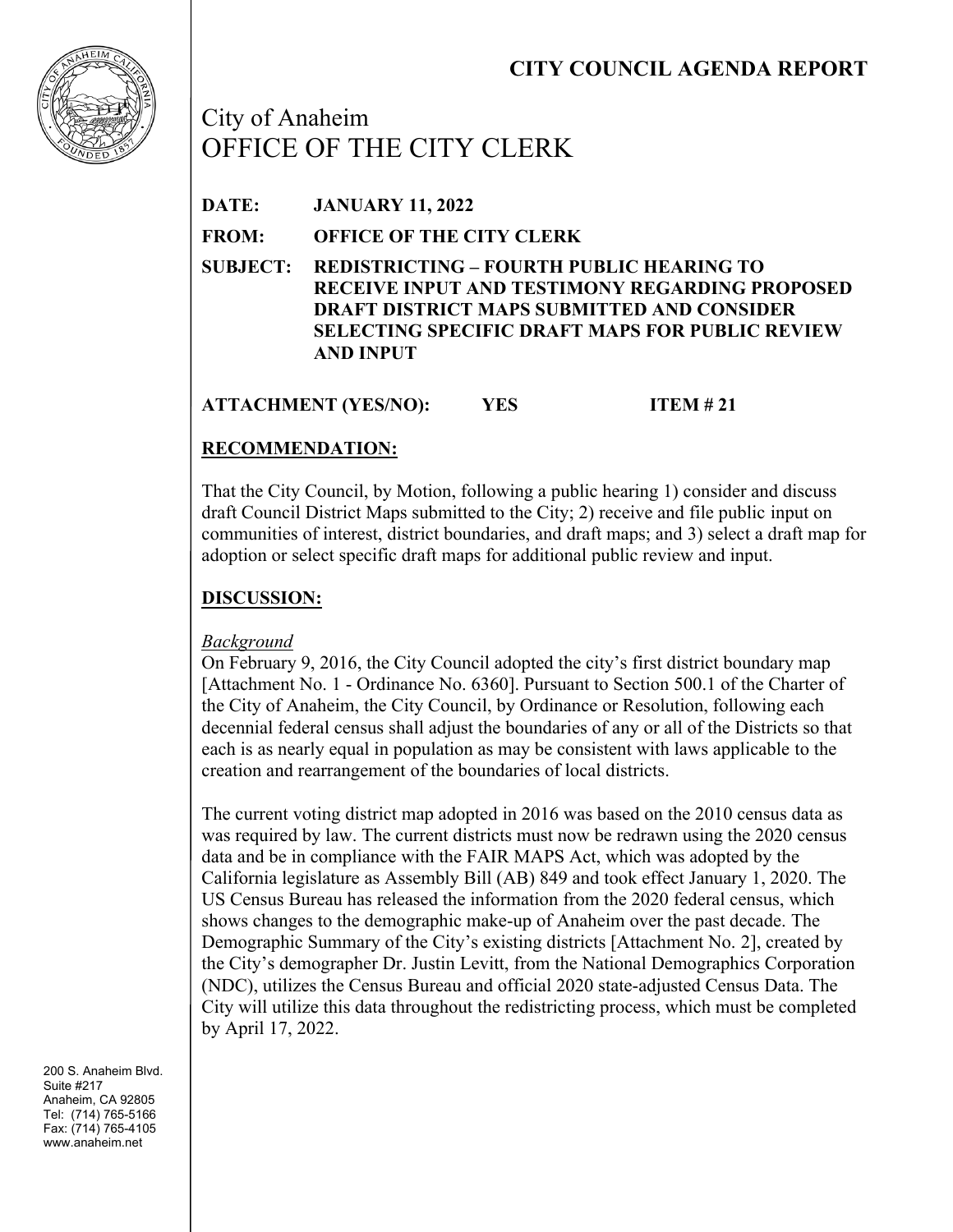Public Hearing – Redistricting January 11, 2022 Page 2 of 4

#### *First Set of Draft Maps*

The first set of draft district maps were presented to the City Council at the Public Hearing of November 2, 2021. The first set of draft district maps included six (6) public submittals and three (3) draft district boundary maps prepared by the City's demographer, based on the legal criteria outlined in previous public hearings and communities of interest as provided by the community at the Redistricting Community Meetings held in September 2021. Each of the proposed maps were posted as originally submitted by the submitter on the City's Redistricting webpage,

www.AnaheimRedistricting.org, for public access and review [Attachment No. 3].

# **Public Map Submittals**

| Map<br><b>Number</b> | Submitter/<br><b>District R Number</b>   | Population-<br><b>Balanced</b> | <b>Notes</b>   |
|----------------------|------------------------------------------|--------------------------------|----------------|
| 101                  | David Klawe                              | Yes                            |                |
| 102                  | David Klawe                              | Yes                            |                |
| 103                  | Anaheim Citizens Redistricting Committee | Yes                            |                |
| 107                  | Unidentified Submitter / DistrictR 70227 | Yes                            |                |
| 108                  | Unidentified Submitter / DistrictR 70258 | Yes                            |                |
| 109                  | Unidentified Submitter / DistrictR 70287 |                                | Not Contiguous |

# **National Demographics Corporation Dr. Justin Levitt, City Demographer**

| Map<br><b>Number</b> | Submitter/<br><b>District R Number</b>   | Population-<br><b>Balanced</b> | <b>Notes</b> |
|----------------------|------------------------------------------|--------------------------------|--------------|
| 104                  | <b>National Demographics Corporation</b> | Yes                            |              |
| 105                  | <b>National Demographics Corporation</b> | Yes                            |              |
| 106                  | <b>National Demographics Corporation</b> | Yes                            |              |

### *Community Meetings and Outreach*

Following the November 2, 2021 Public Hearing, seven (7) additional Redistricting Community Meetingswere held during November and December 2021 at various locations across the City, including one (1) virtual meeting. The meetings provided the community an opportunity to provide feedback on draft maps submitted by the public and the demographic consultant that were presented at the November 2, 2021 Public Hearing, as well as a receive a presentation by the City's demographer, educating residents on the redistricting process and a demonstration of the mapping tools. The community was also encouraged to submit comments and any additional draft maps by December 30, 2021 for Council consideration at the January 11, 2022 Public Hearing.

All presentation materials and public testimony received, as well as audio recording of each community meeting, were posted to the City's redistricting website, www.AnaheimRedistriciting.org, including a video recording of the community meeting held at the Downtown Community Center, as well as the Zoom Webinar.

Outreach and engagement efforts continued throughout this process to encourage community input and participation in the redistricting process, announcement of community meetings/public hearing opportunities, and accessibility to mapping tools.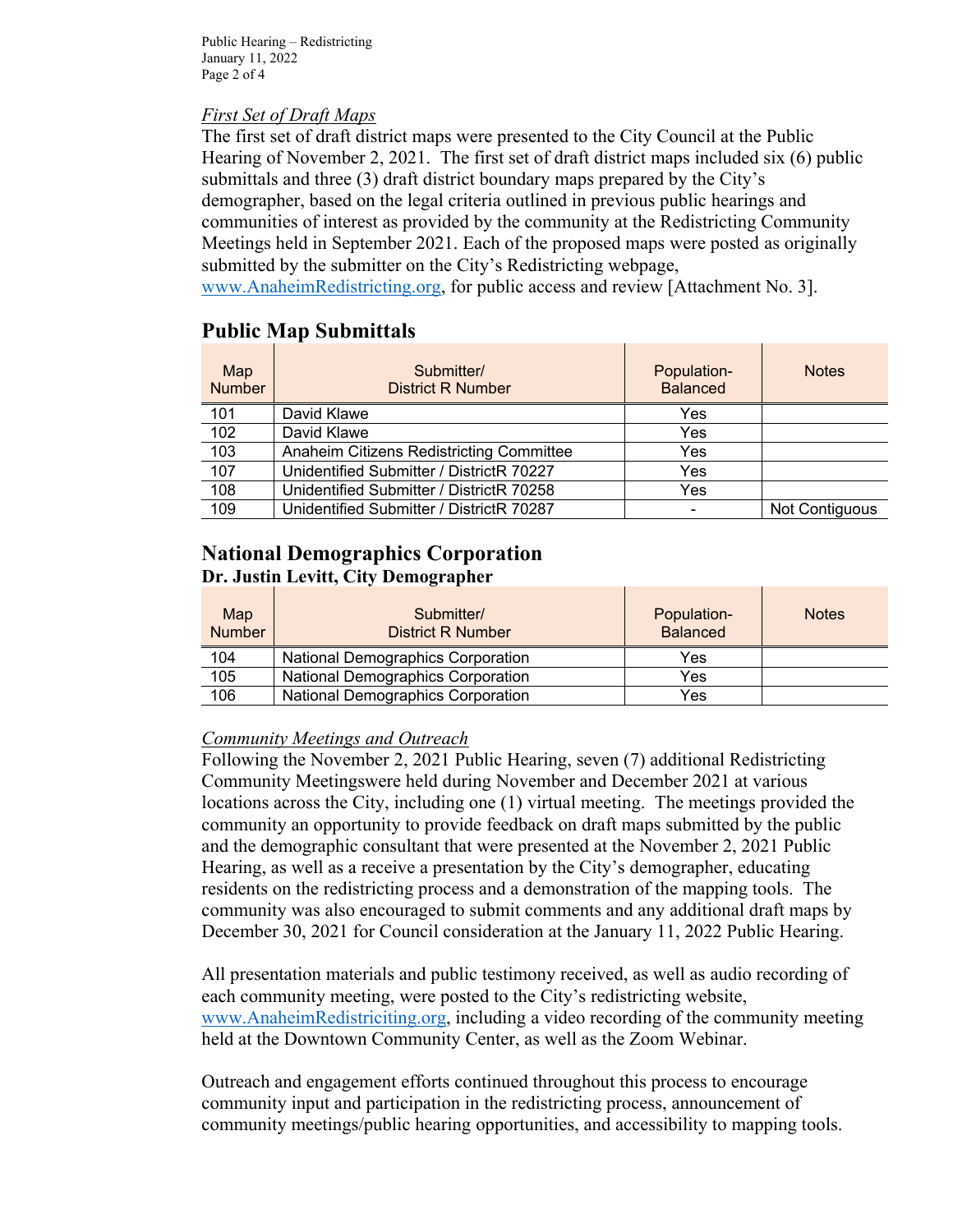Public Hearing – Redistricting January 11, 2022 Page 3 of 4

The Outreach Summary Report [Attachment No. 4] is a record of the community outreach and engagement implemented during this process. Key highlights from these communication/outreach efforts include:

- Email/phone contact with nearly 100 individuals and organizations to proactively outreach to key stakeholders, community leaders, and community-based organizations regarding redistricting related information, including announcement of upcoming community meetings and public hearing opportunities
- Dedicated Redistricting website, www.AnaheimRedistriciting.org, where extensive resources continue to be available for the public to learn about the redistricting process, access to meeting materials and information, mapping tools, and publication of submitted maps
- Public Messaging via Social Media, City's Website, Press Releases, Newsletters, Utility Bill Insert, and other public communications, in English and Spanish
- Notify Me Subscription Email campaign to subscribers to drive awareness of the redistricting effort and opportunities to participate in community meetings and public hearings

### *Community Testimony/Written Comments*

Included in the Outreach Report [Attachment No. 3] is public testimony received from members of the public during the series of community meetings regarding communities of interest and submitted draft maps. This information will be received and filed by the City Council and included as part of the official records of the redistricting process.

### *Second Set of Draft Maps*

The community was encouraged to submit proposed maps by December 30, 2021 for City Council consideration and discussion at the January 11, 2022 Public Hearing. Nine (9) additional public maps were submitted utilizing the City's DistrictR/Maptitude Mapping Tools. Of the nine (9) submittals, a total of six (6) new maps were created by the City's demographer. Two (2) of the submittals were duplicates maps of a previous submittal and one (1) submittal was a communities of interest map. These proposed maps were also posted as originally submitted by the submitter on the City's Redistricting webpage, www.AnaheimRedistricting.org [Attachment No. 3].

| Map<br><b>Number</b> | Submitter/<br><b>District R Number</b>   | Population-<br><b>Balanced</b> | <b>Notes</b>   |
|----------------------|------------------------------------------|--------------------------------|----------------|
| 110                  | Unidentified Submitter / DistrictR 73847 | -                              | Not Compact    |
| 111                  | Unidentified Submitter / DistrictR 75035 | Yes                            |                |
| 112                  | Unidentified Submitter / DistrictR 82772 | $\overline{\phantom{0}}$       | Not Contiguous |
| 113                  | Unidentified Submitter / DistrictR 85207 | Yes                            |                |
| 114                  | Anaheim Now / DistrictR 86593            | Yes                            |                |
| 115                  | Unidentified Submitter / DistrictR 88372 | Yes                            |                |

### **Public Map Submittals**